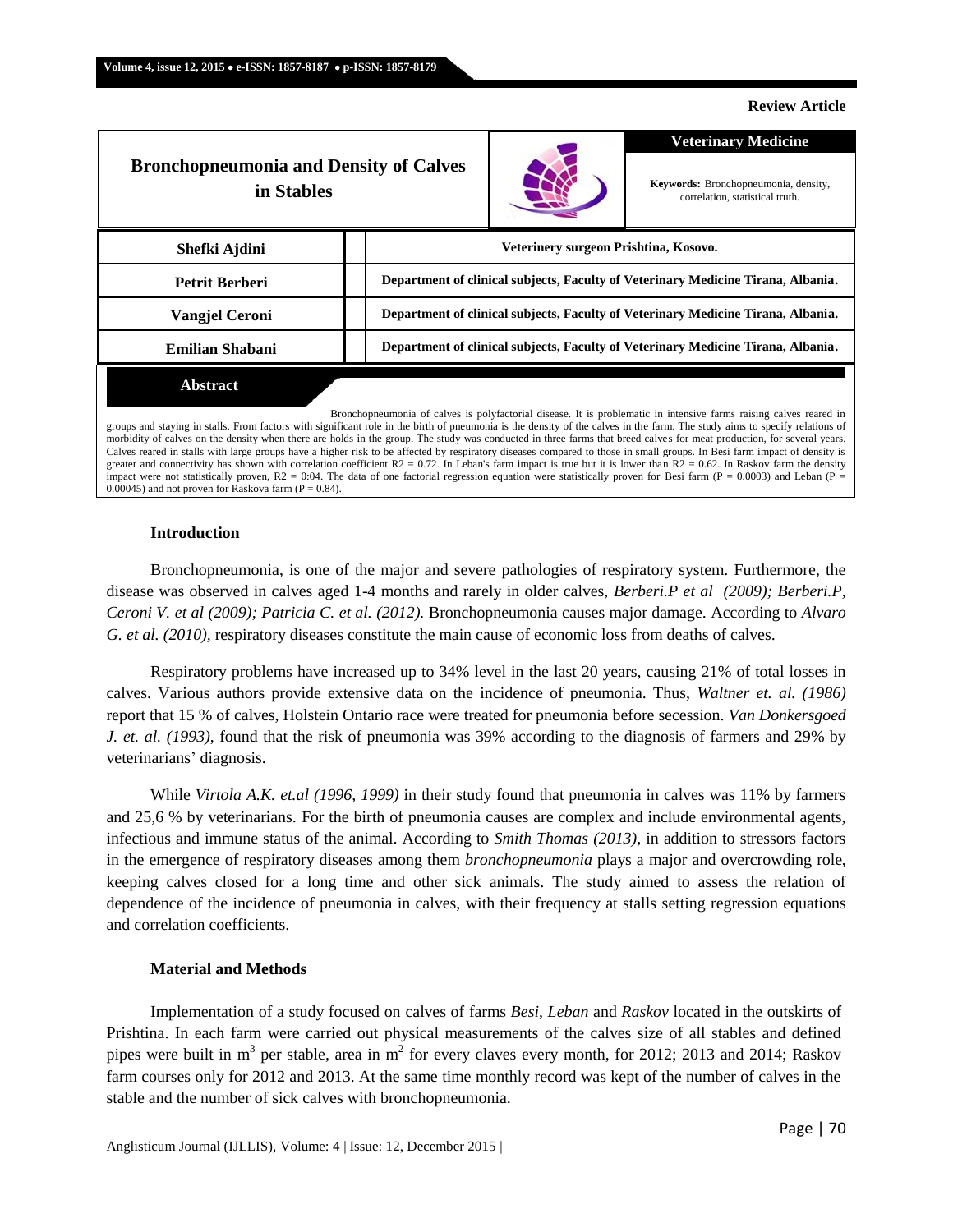### **Volume 4, issue 12, 2015 e-ISSN: 1857-8187 p-ISSN: 1857-8179**

The data obtained were processed statistically, it was estimated the degree of impact of the density of calves at stables for their morbidity with pneumonia and were determined coefficients of correlation and factorial regression equations.

# **Results and Discussion**

The processing of data was prepared in the following tables, according to farms and by years of study. In table 1, are presented dynamics of level of disease in calves with bronchopneumonia in % and density of calves for breeding surface in  $m^2$ , according to years of study in *Besi* farm.

| Indicators       | 2012            | 2013             | 2014            | Truth of change |      |       |
|------------------|-----------------|------------------|-----------------|-----------------|------|-------|
|                  |                 |                  |                 | 1.7<br>         |      | 2:3   |
| Morbidity %      | $7.3 \pm 0.47$  | $5.6 \pm 0.57$   | $7.82 \pm 1.13$ | 2.3             | 0.43 | 1.39  |
| Sur. $m^2/Calve$ | $6.86 \pm 0.14$ | $10.83 \pm 0.25$ | $6.95 \pm 0.27$ | $-13.69$        |      | 10.54 |

*Table 1: Disease level from bronchopneumonia and density in m2 / calve, in Besi farm, for 2012-2014.*

Data show that morbidity is lower in 2013. In year 2012 and 2014 statistically is about the same morbidity. The same phenomenon is also observed for the stable surface in  $m<sup>2</sup>$  was up to each year. Density of calves at stall was about the same in 2012 and 2014. The low density of animals in the stall was found in 2013.

These data show that between morbidity and density of calves are also correlative relationships of negative character. Changes in the level of diseases of calves with bronchopneumonia were statistically confirmed through comparisons between data of  $2012$  with those of  $2013$  (P <0.05) and which were not sustained in the other comparisons (P < 0:05). Expressed density that is provided for each calf in  $m^2$ , was confirmed statistically in comparison between data 2012 with those of 2013 ( $P > 0.01$ ) and between data of 2013 with those of 2014 ( $P > 0.01$ ) and not proved in the comparison between the data of 2012 with those of 2014 ( $P$ ) <0:05). Thus, the calf growth decreases and the average morbidit increases, too.

*Leban* farm data (table 2) show that morbidity was higher in 2012 when the density of calves was higher. In 2013 there is a decrease in density compared to 2012. This means fewer calves were with this disease. In year 2014 the data show that there was no proven relationship between morbidity and density of calves.

| <b>Indicators</b> | 2012           | 2013            | 2014           | Truth of change |                          |   |
|-------------------|----------------|-----------------|----------------|-----------------|--------------------------|---|
|                   |                |                 |                | 1. 1<br>.       | ر…                       | ر |
| Morbidity%        | 13.17±0.46     | $7.24 \pm 0.84$ | $10{\pm}1.78$  | 6.18            | $\overline{\phantom{a}}$ |   |
| Sur. $m^2/Calve$  | $6.4 \pm 0.09$ | $8.78 \pm 0.22$ | $8.27 \pm 0.2$ | 10.04           | $\sim$ $\sim$<br>۰.      |   |

*Table 2: Morbidity from bronchopneumonia and density m<sup>2</sup> /calve, in Leban farm for years 2012-2014.*

The data griven in table 2, for farm *Leban*, it is noted that the morbidity is higher in calves reared in 2012 and reared in 2014 and lower in calves reared in 2013. Changes were proven only statistically when compared with each data of 2012 with those of 2013 (P < 0.05) and not sustained in comparisons of other groups (P < 0.05).

Two years of the study of morbidity of calves with pneumonia in the farm of *Raskov* is presented in table 3. The data clearly noted that the decrease in density of calves at home brings their reduction in pneumonia morbidity in 2012. In 2013, it was found that the increase in density has significant increase of morbidity in calves.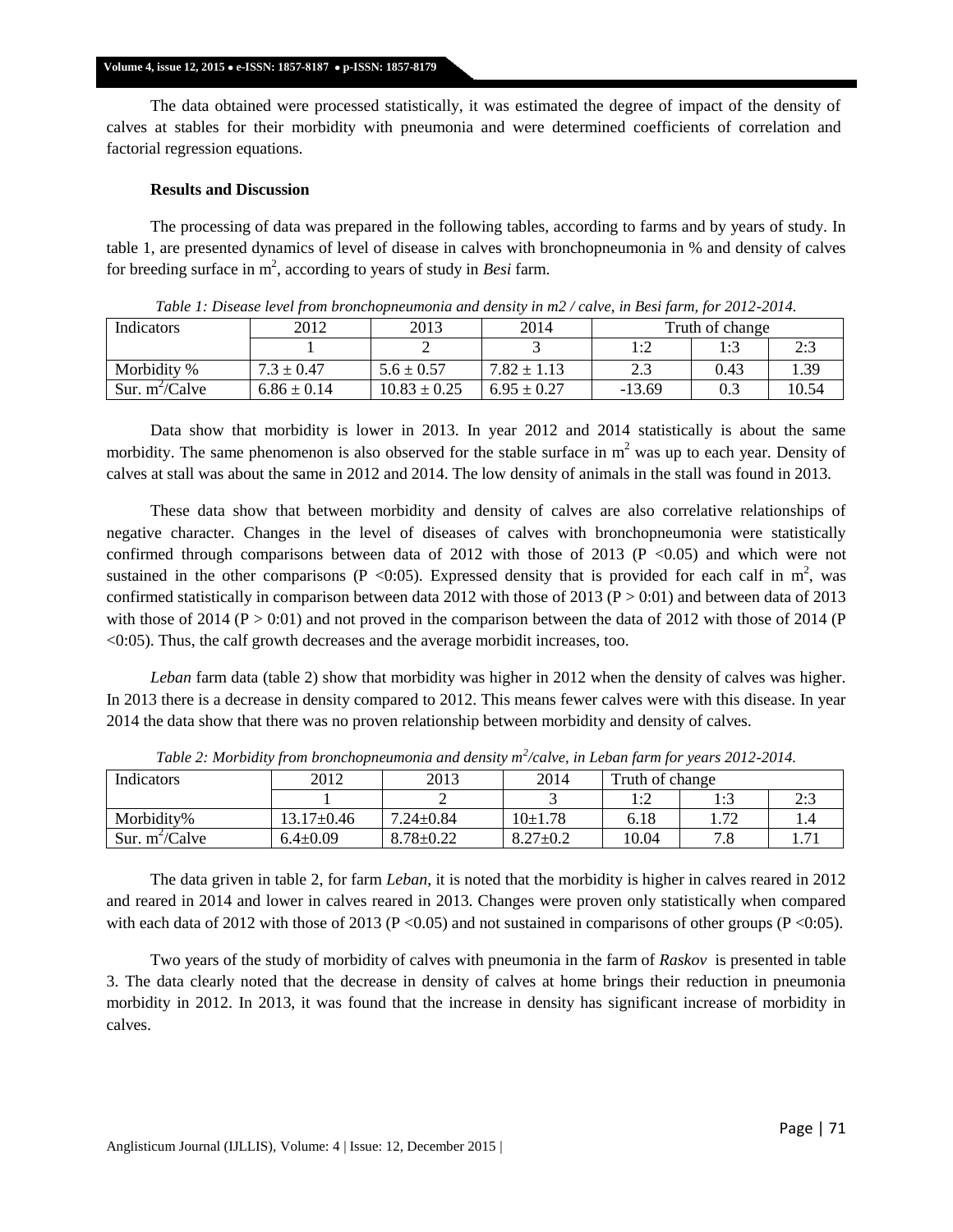| Indicators        | 2012            | 2013            | Truth of change |  |  |
|-------------------|-----------------|-----------------|-----------------|--|--|
|                   |                 |                 | . .∼            |  |  |
| Morbidity %       | $5.96 \pm 0.63$ | $6.83 \pm 0.82$ | $-0.85$         |  |  |
| Sur. $m^2$ /Calve | $6.65 \pm 0.07$ | $6.15 \pm 0.49$ | U.J             |  |  |

*Table 3: Morbidity from bronchopneumonia and density in m<sup>2</sup> /calve, in Raskov farm, for years 2012-2013.*

The data obtained testify that morbidity was higher in 2013 compared to 2012. But the statistical valuation appears that the level of morbidity is not confirmed statistically ( $P \le 0.05$ ).

Statistical data was processed through one factorial regression depending on the density of calves in stalls for 2012, and thus according to these studied farms, below are presented the following equations.

 $Y_{(Morbidity)} = -0.2 + 0.072X$   $R^2 = 0.72$ ,  $F_{(log)} = 28.66$ ,  $P = 0.0003$  For Besi farm  $Y_{(Morbidity)} = -25.01 + 0.48X$   $R^2 = 0.62$ ,  $F_{(llog)} = 26.17$ ,  $P = 0.00045$  For Leban farm  $Y_{(Morbidity)} = 18.2 + 0.08X$ <sup>2</sup>=0004,  $F_{(log)} = 0.04$ , P= 0.84 For Raskov farm X= *Density of calves in stall according breeds.*

Details of the first two equations show that the impact of the density of calves is true, and with high probability. The impact on farm *Besi* is greater (P = 0.0003) and in farm *Leban* the real impact is lower than in the farm Besi (P = 0.00045). The influence of density in *Raskov* farm was not proven statistically (P = 0.84).

The data of one factorial regression equation show that morbidity is more influenced by density of calves in stalls. This is expressed by the strength of the connection expressed through connectivity coefficient  $(R^2)$ .

This ratio is higher in farm *Besi* ( $\mathbb{R}^2 = 0.72$ ), stands at the farm *Leban* ( $\mathbb{R}^2 = 0.62$ ) and dips, or is insusceptible farm *Raskov* ( $R^2 = 0.004$ ). The regression equations for farm Besi is certified statistically ( $P =$ 0.0003) and for the farm *Leban* (P = 0.00045) and no statistically verified regression equations in farm Raskova  $(P = 0.84)$ .

## **Conclusions**

- 1. Overcrowding of calves at stalls brings increased morbidity in calves.
- 2. The size of the barn in  $m^2$  is higher in farm Besi and the lowest in Raskov farm.
- 3. Morbidity is higher in farm Besi and Leban and lower in Raskov farm.
- 4. Among the morbidity and calves in the stalls the density has strong correlative relation of negative character.
- 5. The correlation coefficients were statistically true for the farm Besi and Leban but not for Raskov farm.

# **References**

- 1.Alvaro Garcia, (2010). Respiratory disease in Young Dairy Calves. Extension dairy specialist, Russ Daly, Extension Veterinarian.
- 2.Berberi P. et al., 2009. Sëmundjet e kafshëve ripërtypëse.
- 3.Berberi P., Ceroni V. (2009). Sëmundjet e viçave, Monografi.
- 4.Patricia C. Blanchard, (2012). Pneumonia in Dairy Cattle.
- 5.Smith Thomas (2013). Researcher mobilize to Whip Summer Pneumonia in Calves.
- 6.Virtala, A. e bp. (1999). The effect of maternally derived immunoglobulin G on the risk of respiratory disease in heifers during the first 3 months of life. Prevent. Vet. Med. 39, 25‐37.